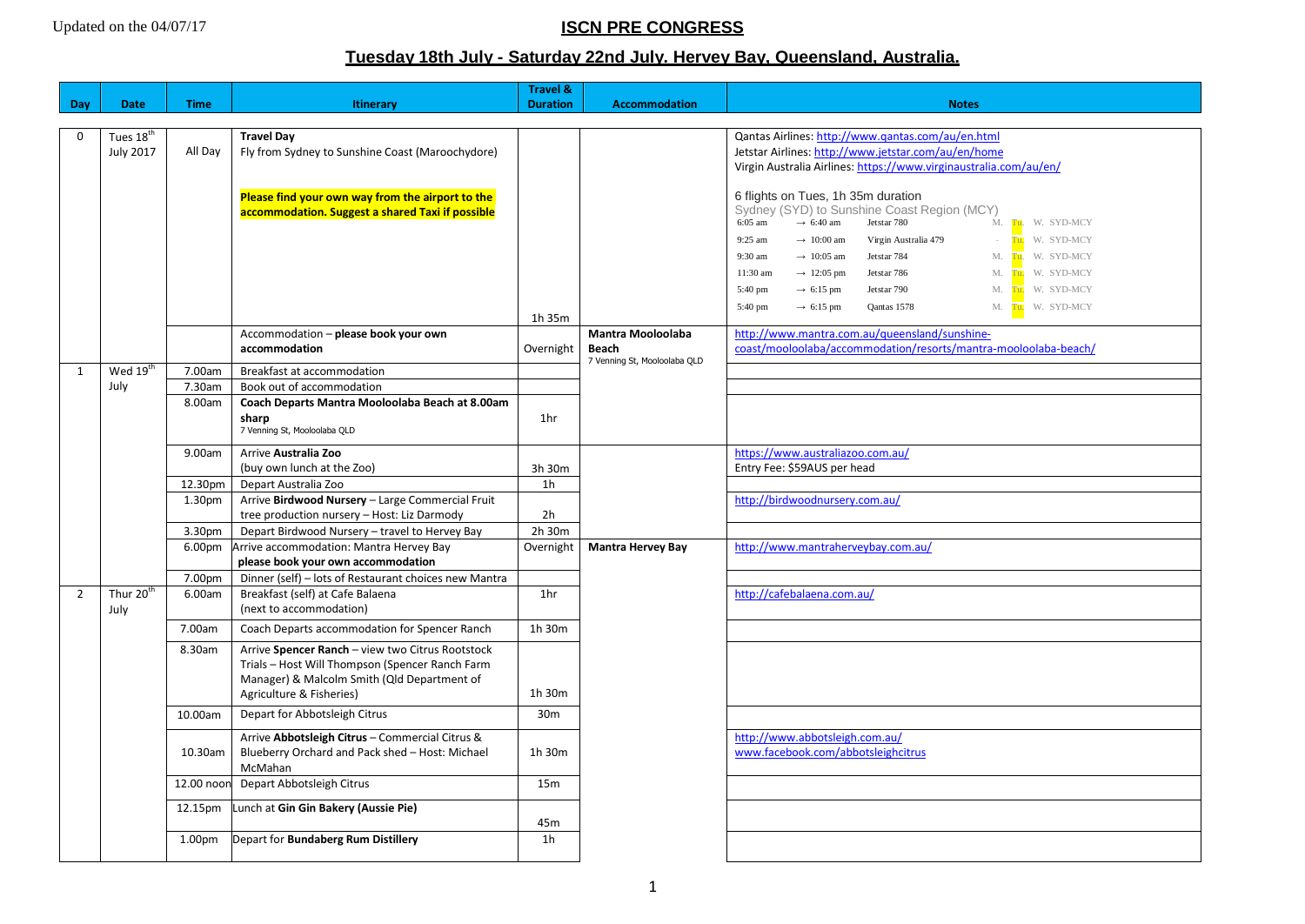# **ISCN PRE CONGRESS**

## **Tuesday 18th July - Saturday 22nd July. Hervey Bay, Queensland, Australia.**

| Day            | <b>Date</b>               | <b>Time</b>        | Itinerary                                                                                                                                                            | <b>Travel &amp;</b><br><b>Duration</b> | <b>Accommodation</b>     | <b>Notes</b>                                                                                                                                                                         |  |  |
|----------------|---------------------------|--------------------|----------------------------------------------------------------------------------------------------------------------------------------------------------------------|----------------------------------------|--------------------------|--------------------------------------------------------------------------------------------------------------------------------------------------------------------------------------|--|--|
|                |                           |                    |                                                                                                                                                                      |                                        |                          |                                                                                                                                                                                      |  |  |
|                |                           |                    |                                                                                                                                                                      |                                        |                          | https://www.bundabergrum.com.au/distillery                                                                                                                                           |  |  |
|                |                           | 2.00 <sub>pm</sub> | Arrive Bundaberg Rum Distillery - Tour                                                                                                                               | 1h 15m                                 |                          | tour \$30AUS per person, lunch self                                                                                                                                                  |  |  |
|                |                           | 3.30pm             | Depart Bundaberg Rum Distillery                                                                                                                                      | 15m                                    |                          |                                                                                                                                                                                      |  |  |
|                |                           | 3.45pm             | Arrive Bundaberg Research Station - Citrus scion &                                                                                                                   | 1h 30m                                 |                          |                                                                                                                                                                                      |  |  |
|                |                           |                    | Rootstock breeding program - Host: Malcolm Smith                                                                                                                     |                                        |                          |                                                                                                                                                                                      |  |  |
|                |                           | 5.15pm             | Depart Bundaberg Research Station                                                                                                                                    | 2h                                     |                          |                                                                                                                                                                                      |  |  |
|                |                           | 7.15pm             | Arrive Hervey Bay accommodation                                                                                                                                      | Over night                             | <b>Mantra Hervey Bay</b> | http://www.mantraherveybay.com.au/                                                                                                                                                   |  |  |
|                |                           |                    | please book your own accommodation                                                                                                                                   |                                        |                          |                                                                                                                                                                                      |  |  |
|                |                           | 7.30pm             | Dinner (self) - lots of Restaurant choices new Mantra                                                                                                                |                                        |                          |                                                                                                                                                                                      |  |  |
| $\overline{3}$ | Frid $21^{\overline{st}}$ | 6.00am             | Breakfast (self) at Cafe Balaena                                                                                                                                     | 1 <sub>hr</sub>                        |                          |                                                                                                                                                                                      |  |  |
|                | July                      |                    | (next to accommodation)                                                                                                                                              |                                        |                          |                                                                                                                                                                                      |  |  |
|                |                           | From               | Guests who are going on to Kingfisher Resort in the                                                                                                                  |                                        |                          | Two options: after the day's activities the group can then travel across to Kingfisher Resort                                                                                        |  |  |
|                |                           | 6.45am             | afternoon will need to Book out of the Mantra                                                                                                                        |                                        |                          | on Fraser Island on Friday afternoon and have the option of tours of Fraser Island or Whale                                                                                          |  |  |
|                |                           |                    | accommodation                                                                                                                                                        |                                        |                          | watching on the Saturday. The resort will transfer the guest back to the Hervey Bay airport                                                                                          |  |  |
|                |                           |                    | Other Guests will return back to the Mantra at                                                                                                                       |                                        |                          | on Sunday Morning.                                                                                                                                                                   |  |  |
|                |                           |                    | around 12.45pm for a free afternoon                                                                                                                                  |                                        |                          | Anyone wanting to stay on in Hervey Bay can also do the day tour of Fraser Island or the 1/2                                                                                         |  |  |
|                |                           |                    |                                                                                                                                                                      |                                        |                          | day whale watching cruise from the Mantra Hervey Bay.                                                                                                                                |  |  |
|                |                           |                    |                                                                                                                                                                      |                                        |                          |                                                                                                                                                                                      |  |  |
|                |                           |                    |                                                                                                                                                                      |                                        |                          | Option 1: depart Mantra Hervey Bay and have next 2 nights in Kingfisher Resort -<br>http://www.kingfisherbay.com/                                                                    |  |  |
|                |                           |                    |                                                                                                                                                                      |                                        |                          | http://www.kingfisherbay.com/fraser-island-accommodation.html                                                                                                                        |  |  |
|                |                           |                    |                                                                                                                                                                      |                                        |                          |                                                                                                                                                                                      |  |  |
|                |                           |                    |                                                                                                                                                                      |                                        |                          | Option 2: stay the next 2 nights at the Mantra and take the tours from Hervey Bay                                                                                                    |  |  |
|                |                           | 7.15am             | Depart Mantra accommodation for Golden Grove                                                                                                                         | 45m                                    |                          |                                                                                                                                                                                      |  |  |
|                |                           | 8.00am             | Arrive at Golden Grove Nursery - large commercial                                                                                                                    | 2hr                                    |                          | https://www.facebook.com/goldengrovenursery/                                                                                                                                         |  |  |
|                |                           |                    | citrus production nursery & Retail Nursery outlet -                                                                                                                  |                                        |                          |                                                                                                                                                                                      |  |  |
|                |                           |                    | Host: Wayne & Sue Parr                                                                                                                                               |                                        |                          |                                                                                                                                                                                      |  |  |
|                |                           | 10.00am            | Big Morning Tea hosted by Golden Grove Nursery                                                                                                                       | 1h 15m                                 |                          |                                                                                                                                                                                      |  |  |
|                |                           | 11.15am            | Depart Golden Grove Nursery for River Heads and                                                                                                                      | 45 <sub>m</sub>                        |                          |                                                                                                                                                                                      |  |  |
|                |                           |                    | Hervey Bay                                                                                                                                                           |                                        |                          |                                                                                                                                                                                      |  |  |
|                |                           | 12.00pm            | Drop guests off going travelling though to Kingfisher Resort, Fraser Island at River Heads on the way back to Hervey Bay.                                            |                                        |                          |                                                                                                                                                                                      |  |  |
|                |                           |                    |                                                                                                                                                                      |                                        |                          | Quests travelling to Kingfisher Resort, Fraser Island please advise us at the start of the trip so we can book the ferry for you. Ferry depart time from River Heads will be 12.30pm |  |  |
|                |                           | 12.10pm            | Rest of the Group Depart for Mantra Hervey Bay                                                                                                                       | 30 <sub>m</sub>                        |                          | <b>FERRY TIMETABLE</b>                                                                                                                                                               |  |  |
|                |                           | 12.40pm            | Arrive Mantra Hervey Bay                                                                                                                                             |                                        |                          |                                                                                                                                                                                      |  |  |
|                |                           | 1.30pm             | Free afternoon in Hervey Bay                                                                                                                                         |                                        |                          |                                                                                                                                                                                      |  |  |
|                |                           |                    | Tasman Venture Whale Watching has a boat departing Hervey Bay Marina (beside<br>accommodation) at 1.30pm for an afternoon Whale Watching tour and arriving back into |                                        |                          | KINGFISHER BAY RESORT FERRY TIMETABLE                                                                                                                                                |  |  |
|                |                           |                    |                                                                                                                                                                      |                                        |                          |                                                                                                                                                                                      |  |  |
|                |                           |                    | <b>Hervey Bay at 5.30pm</b>                                                                                                                                          |                                        |                          | Depart River Heads<br>06.45<br>09.00<br>12.30<br>15.30<br>18.45                                                                                                                      |  |  |
|                |                           |                    | Website: http://www.tasmanventure.com.au/half-day-whale-watching-tour                                                                                                |                                        |                          | 10.30<br>14.00<br>Depart Kingfisher Bay Resort<br>07.50<br>17.00<br>20.30                                                                                                            |  |  |
|                |                           |                    |                                                                                                                                                                      |                                        |                          |                                                                                                                                                                                      |  |  |
|                |                           |                    | Guests can then do the 1/2 day Whale Watching on the Friday Afternoon and the full day Fraser                                                                        |                                        |                          |                                                                                                                                                                                      |  |  |
|                |                           |                    | Island Tour on the Saturday.                                                                                                                                         |                                        |                          |                                                                                                                                                                                      |  |  |
|                |                           |                    | You will need to stay in Hervey Bay if you wish to both the Whale Watching and the Fraser Island                                                                     |                                        |                          |                                                                                                                                                                                      |  |  |
|                |                           |                    | tours.                                                                                                                                                               |                                        |                          |                                                                                                                                                                                      |  |  |
|                |                           |                    | f you are staying at Kingfisher Bay Resort you will only be able to do the full day Fraser Island                                                                    |                                        |                          |                                                                                                                                                                                      |  |  |
|                |                           |                    | Tour as they are not running Whale Watching Tours out of Kingfisher Bay Resort at that time of                                                                       |                                        |                          |                                                                                                                                                                                      |  |  |
|                |                           |                    | the year                                                                                                                                                             |                                        |                          |                                                                                                                                                                                      |  |  |